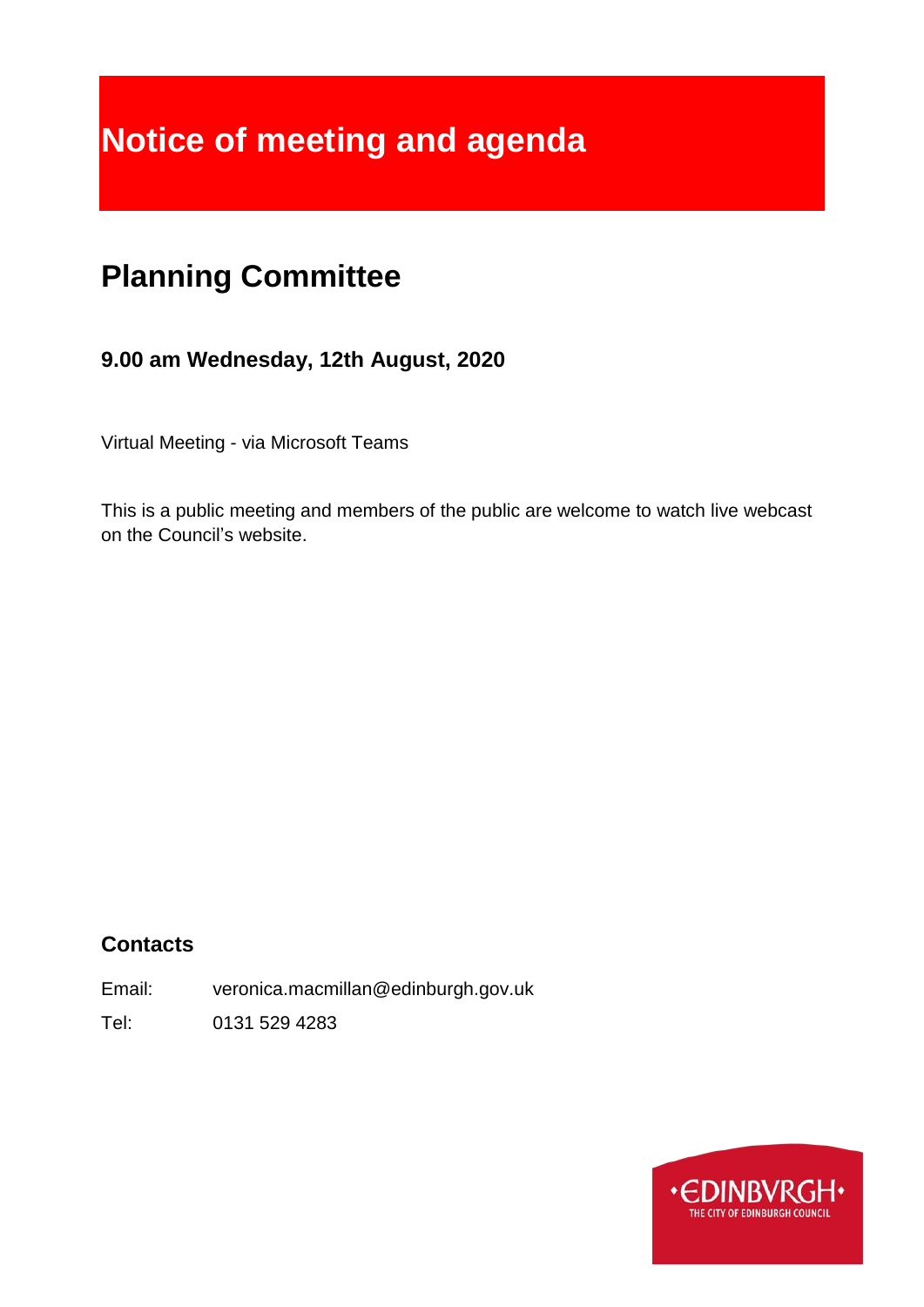## **1. Order of Business**

**1.1** Including any notices of motion and any other items of business submitted as urgent for consideration at the meeting.

## **2. Declaration of interests**

**2.1** Members should declare any financial and non-financial interests they have in the items of business for consideration, identifying the relevant agenda item and the nature of their interest.

## **3. Deputations**

**3.1** If any

## **4. Minutes**

**4.1** Planning Committee of 18 March 2020 - submitted for approval as a correct record  $7 - 10$ 

## **5. Business Bulletin**

**5.1** None.

## **6. Development Plan**

**6.1** Choices for City Plan 2030 – Consultation Key Findings and Next Steps – Report by the Executive Director of Place 11 - 228

## **7. Planning Policy**

**7.1** None.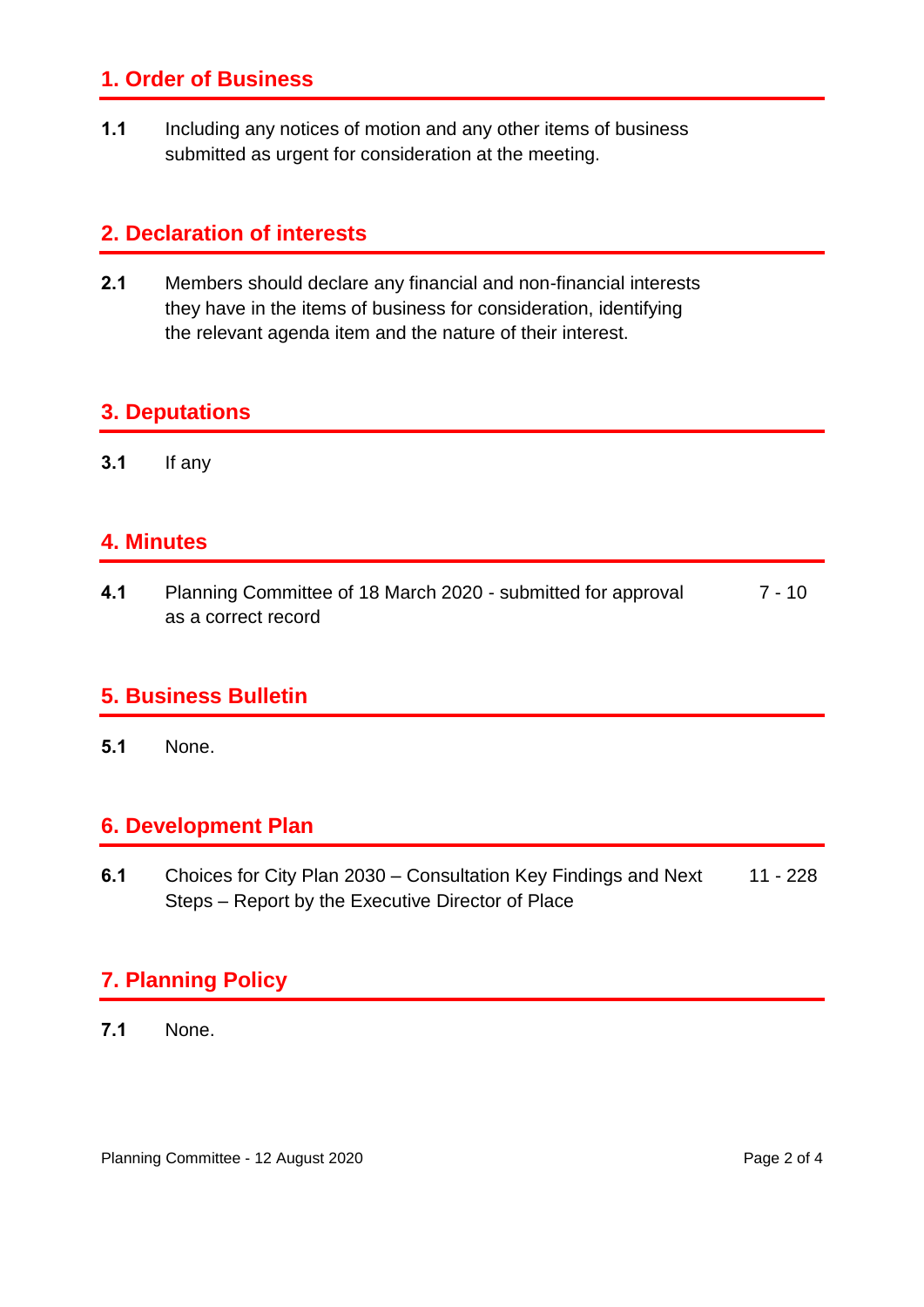## **8. Planning Process**

**8.1** None.

## **9. Planning Performance**

**9.1** None.

#### **10. Conservation**

**10.1** None.

#### **11. Motions**

**11.1** None.

#### **Laurence Rockey**

Head of Strategy and Communications

## **Committee Members**

Councillor Neil Gardiner (Convener), Councillor Maureen Child (Vice-Convener), Councillor Chas Booth, Councillor Mary Campbell, Councillor George Gordon, Councillor Joan Griffiths, Councillor Max Mitchell, Councillor Joanna Mowat, Councillor Hal Osler, Councillor Rob Munn and Councillor Cameron Rose

## **Information about the Planning Committee**

The Planning Committee consists of 11 Councillors and is appointed by the City of Edinburgh Council. This meeting will be held via Microsoft Teams.